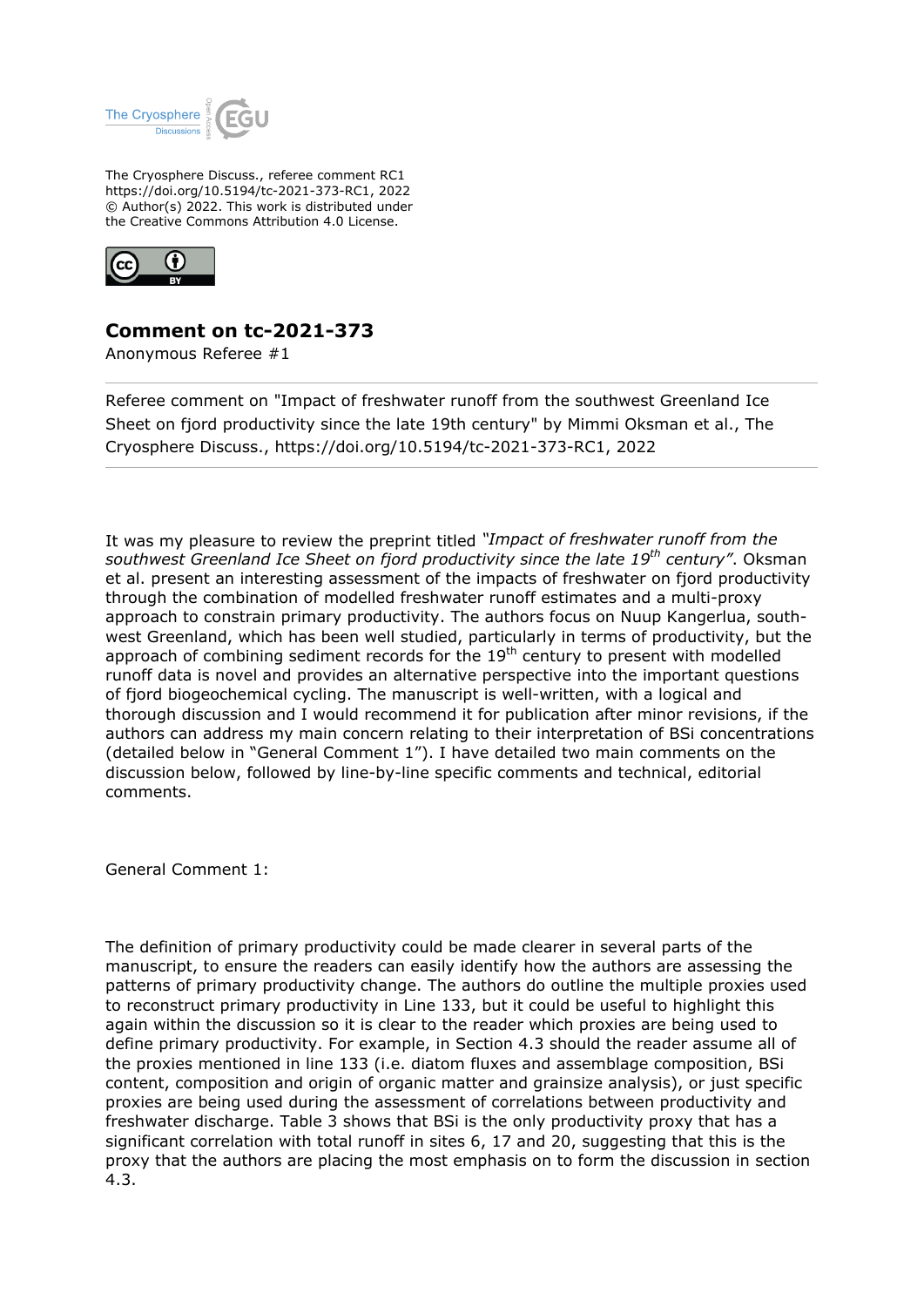This requires some explanation from the authors into their methodology for BSi concentration analysis. The authors used the DeMaster (1991) extraction method, which can overestimate BSi content due to the simultaneous dissolution of non-biogenic Si fractions (e.g. Barão et al. 2015, Pickering et al. 2020). This is particularly problematic in fjord environments where glacial meltwaters can deliver substantial quantities of glacial flour in freshwater fluxes, containing potentially high concentrations of subglaciallyderived non-biogenic, amorphous silica (ASi), which would also dissolve during the  $Na<sub>2</sub>CO<sub>3</sub>$ extraction employed by the authors (e.g. Hawkings et al. 2017, Hatton et al. 2019). Therefore, the reported elevated BSi concentrations are likely also a reflection of increasing ASi concentrations when glacial meltwater input increases. This makes the reliance on the concentration data potentially problematic for inferring changes in primary productivity linked to freshwater discharge, as it appears that the authors are unable to deconvolve BSi and ASi concentrations in their sediment records. The authors note there is a large amount of sediment delivered to the fjord with freshwater discharge (line 414), and it is this sediment that I would expect to contain substantial ASi concentrations, which would impact the "BSi" concentrations that the authors report currently. While the multiproxy approach of the study helps with this problem in part and I completely expect high BSi concentrations based on previous studies of productivity within this fjord, I think it could be important for the authors to address the potential of ASi within their reported BSi concentrations, especially considering the BSi concentrations appear to form the largest portion of evidence for increasing or decreasing productivity within the current discussions.

General Comment 2:

I was a little disappointed with the lack of discussion into how and why Site 20 was found to be barren of diatoms. This appears to be a very surprising and significant finding that warrants more than 1 sentence of basic speculation (line 369). I would ask the authors why the conditions at this site would be significantly different when compared to Site 17 (approximately 25km down-fjord) to lead to diatom valve dissolution? Could the lack of diatoms in the record reflect a true finding and highlight low primary productivity at this site, instead? If the reported BSi concentrations actually reflect glacially-derived ASi, then the correlation between BSi and freshwater input at this site could just reflect a delivery of glacial flour from subglacial discharge, rather than a link to primary productivity. I think it could be useful for the authors to consider the lack of diatoms in the record at this site a little more within the discussion to ensure the different potential fjord processes are reflected within the discussion.

## **Specific Comments**

Line 90 (Fig. 1): Is the true colour imagery from the time of sampling or just the most recent image from Sentinel-2? It may be useful to show the satellite image from a timepoint close to when samples were collected, as sea ice cover in the fjord is likely to vary seasonally?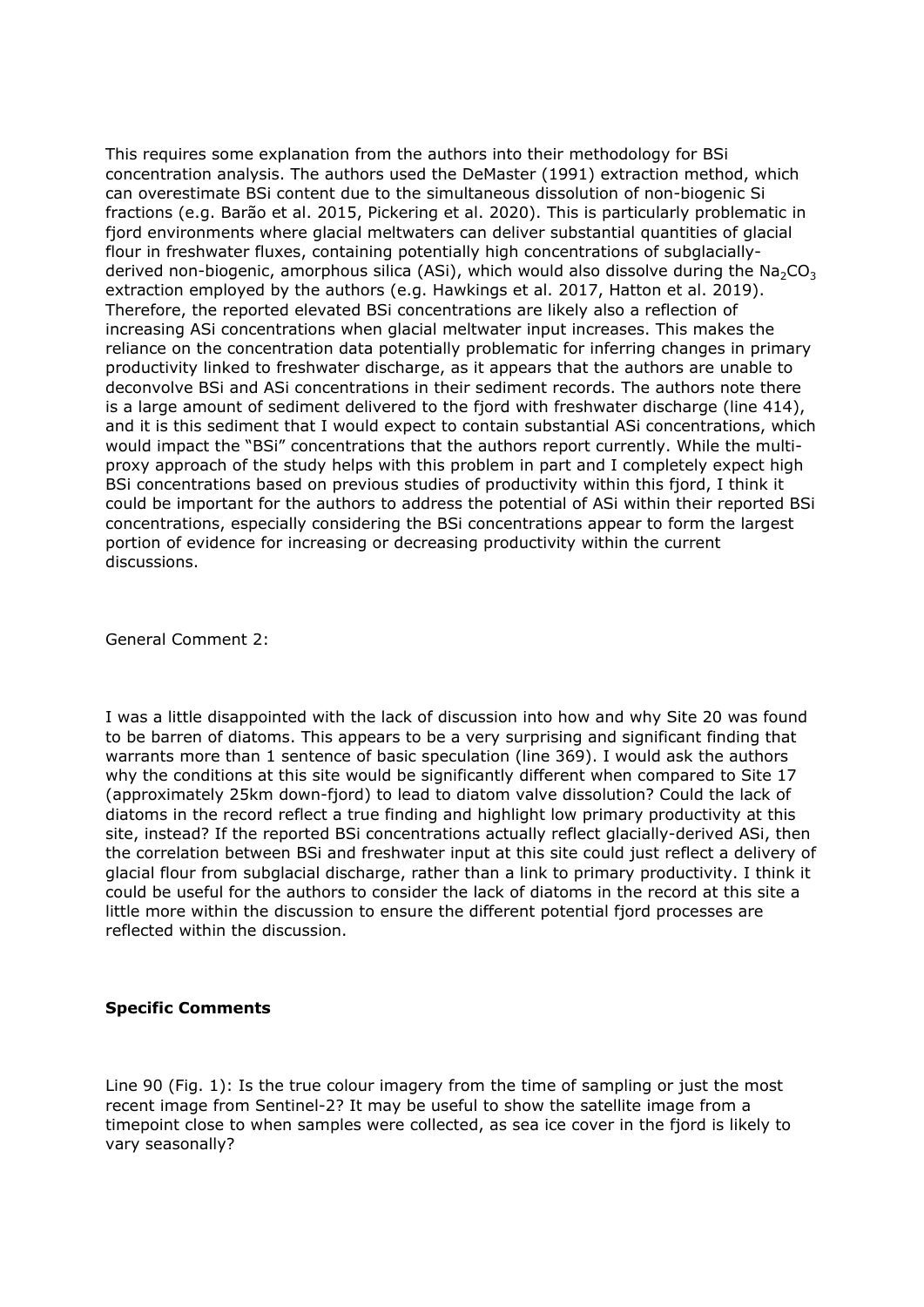Line 153: It could be useful to label Fig.1 with the site numbers alongside the core identifiers for easier reference.

Line 260 (Table 1): Could the units be placed in the column headings instead of in each cell?

Fig. 3 and Fig. 4: It could be misleading to the reader to label the plots Outer à Inner fjord, as two sites are within a fjord branch and not part of the main fjord system, so it's not a simple transect being visualised in these plots.

Line 330 (Table 3): Do the authors have any hypotheses into why freshwater species negatively correlate to total runoff and inner runoff at site 17? This could be an interesting finding to discuss.

Line 340: It would be useful to define the "primary production indicators" here again for the reader, so that it is clear throughout this section how "high productivity" is judged. Also, see General Comment 1, regarding the use of BSi in the assessment of productivity in the fjord environment.

Line 341: Some exemplary values from this study and the referenced published data could be useful here for a quick comparison, rather than the reader having to refer to the original publications.

Line 370: See General Comment 2. Some further explanation of this result would be useful here. The previous discussion focuses on how the inner fjord environment has the highest productivity, yet the inner-most sampling site is barren of diatoms, which contradicts this assertation and many previous studies. I struggle to understand why the local conditions at this site would lead to the dissolution of diatom valves, whereas they were well preserved at site 17. While I agree with the authors and would suspect there is high productivity in this area of the fjord, at least for part of the melt season, I think it is important that the authors address the surprising result of no diatoms within the sediment record in more detail.

Line 372: Should this heading instead read, Sources of sedimentary organic matter of distal sites"? Without  $\delta^{13}$ C and C/N analysis of the two proximal sites, this section can only describe the source of organic matter at two sites. Would the authors hypothesise that there would be a higher proportion of terrestrial organic carbon, and thus more depleted  $\delta^{13}$ C values, if analysis was possible?

Line 377: Specify here that this is only for sites 6 and 8, as it currently appears that this is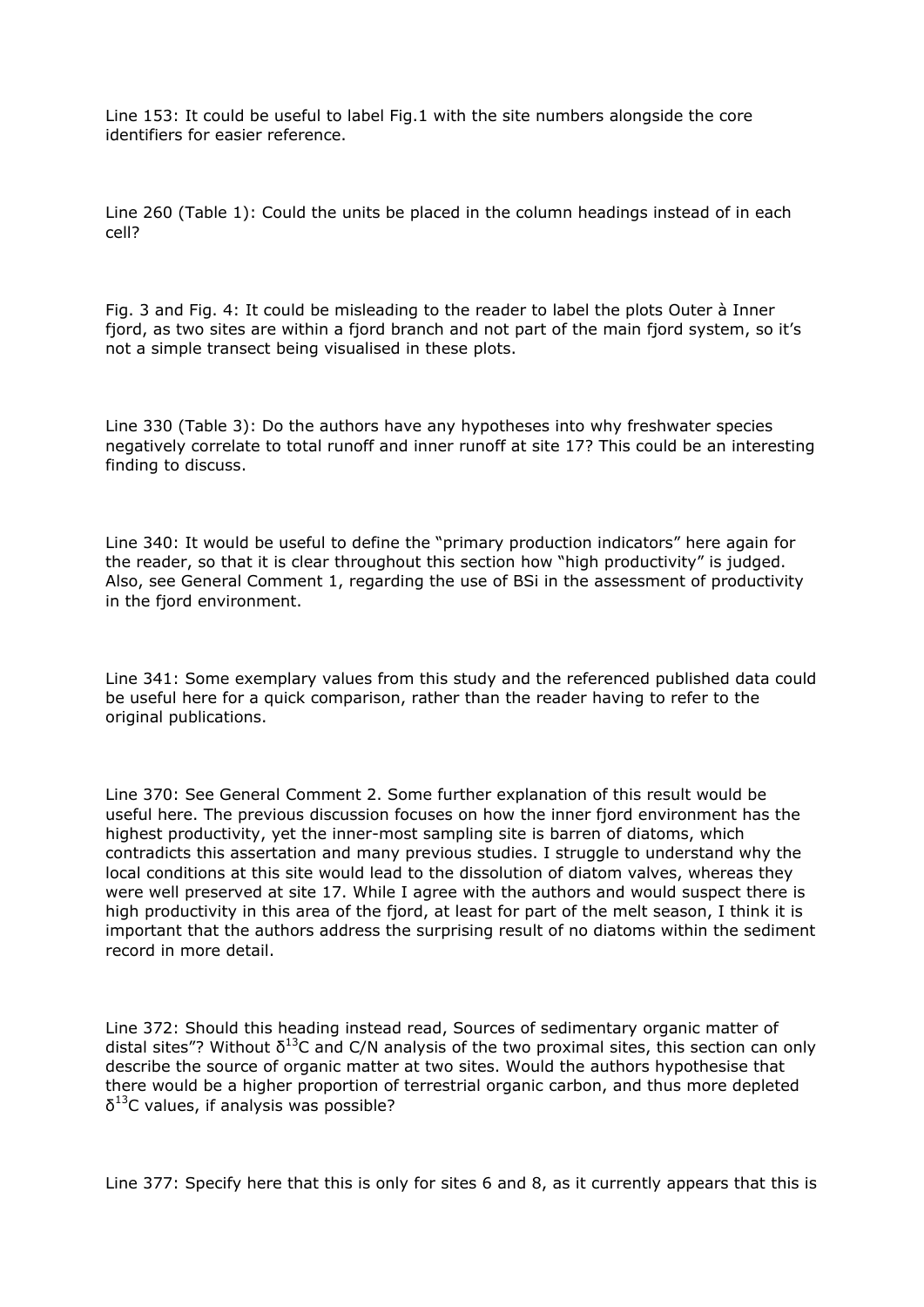true for all sites, but you do not have data to assess the source of organic matter at the two proximal sites.

Line 389: Is this just for sites 6 and 8? Was the proportion of freshwater species higher at site 17, which would indicate the impact of terrestrial sources is greater at this site, which could be expected. This data could potentially allow the authors to make a statement about the organic matter source of the proximal sites, with the clear caveat that  $\delta^{13}C$  and C/N analysis could not be completed.

Line 400: Which indicators are you using as "marine productivity" proxies in this statement, please be list them here so the reader can be clear.

Line 422: This sentence opening could be misunderstood, as it begins by contrasting the outer and inner fjord. However, Site 6, which the authors also label as an 'outer site' does have correlations between runoff and BSi and TOC. Could the lack of correlation at Site 8 be a result of the sample location being within a fjord side-branch, rather than the main fjord where the freshwater discharge flows? Naming this site as the outer fjord suggests that it is linked to the main branch of the inner fjord, which is unlikely.

Line 444: It is not clear from Fig. 6 to link increased freshwater to differences in bloom timing between sites 6 and 17, as directly comparing the plots is difficult. Could the authors highlight these patterns more clearly? By eye, it even appears that there is decline in early spring bloomers at Site 6 coinciding with the large peak in freshwater around 2012, which is the opposite pattern to that described. The authors could also reference the negative correlation between early spring bloomers and freshwater runoff at Site 17 from Table 3 here.

Line 449: Including a plot of freshwater runoff in Fig. 4 could be helpful to allow for easier comparison between the pattern of changes in freshwater runoff and relative species types.

Line 533: Could include a statement that the likelihood of fjords becoming a greater  $CO<sub>2</sub>$ sink will only occur while glaciers are discharging directly into the fjord and have not retreated beyond the grounding line.

## **Technical Corrections**

Line 20: Avoid the use of "present" twice in one sentence.